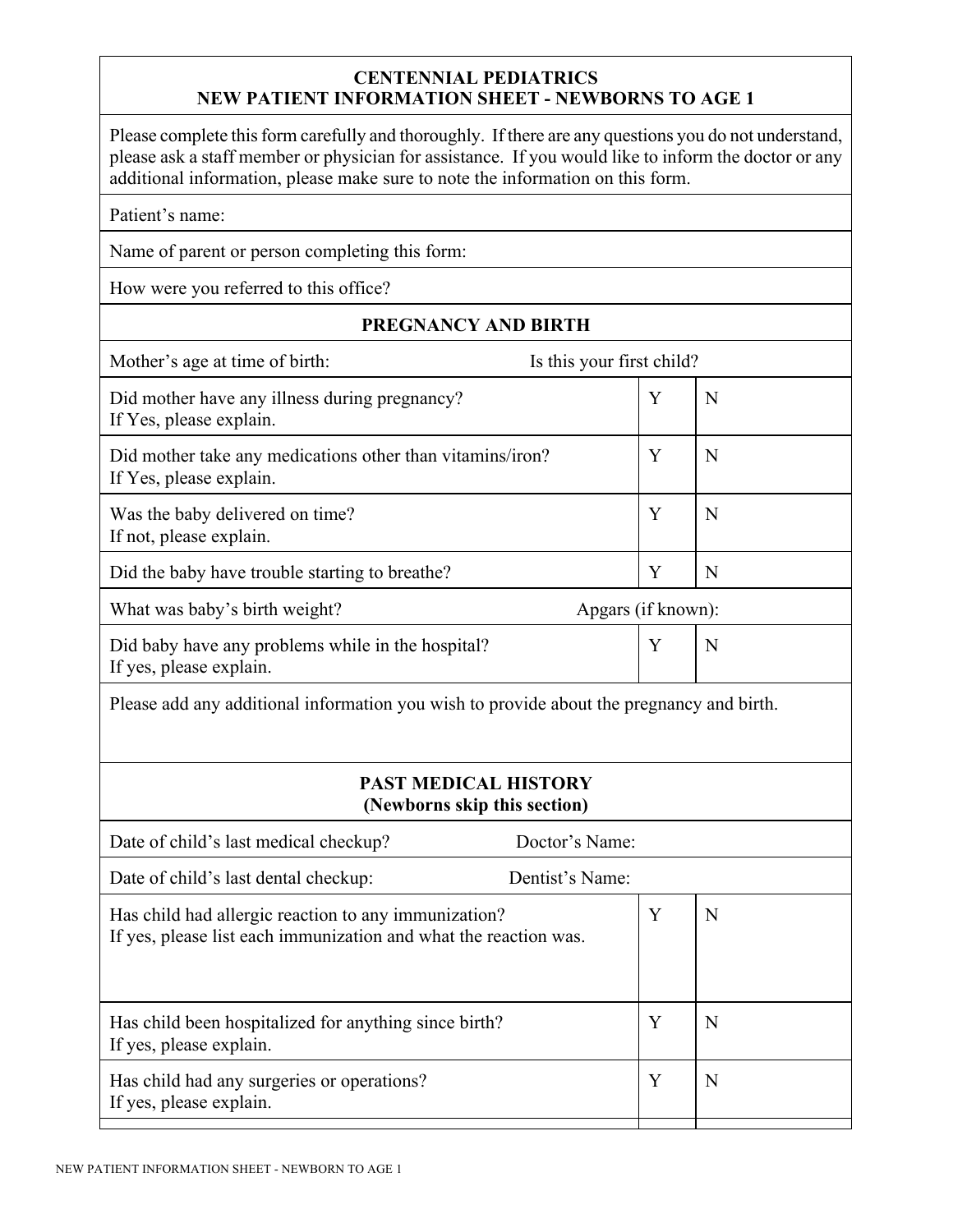| Is your child on any medications today?<br>If yes, please list medications and how long child has been on them.        |       |        |   |                                 |   | N |
|------------------------------------------------------------------------------------------------------------------------|-------|--------|---|---------------------------------|---|---|
| Does your child take medication regularly?<br>If yes, please list medications and how long child has been on them.     |       |        |   |                                 |   | N |
| Please add any additional information you wish to provide about child's past medical history.                          |       |        |   |                                 |   |   |
| <b>FAMILY HISTORY</b>                                                                                                  |       |        |   |                                 |   |   |
| Are the child's parents both in good health?<br>If no, please list each health concern and which parent it applies to. |       |        |   |                                 | Y | N |
| Has the child or any family member had any<br>of the following illnesses?                                              | Child | Family |   | If yes, please indicate<br>who. |   |   |
| Anemia                                                                                                                 | Y     | N      | Y | N                               |   |   |
| Asthma                                                                                                                 | Y     | N      | Y | N                               |   |   |
| Allergies                                                                                                              | Y     | N      | Y | N                               |   |   |
| Diabetes                                                                                                               | Y     | N      | Y | N                               |   |   |
| Heart Trouble/Murmur                                                                                                   | Y     | N      | Y | N                               |   |   |
| Tuberculosis                                                                                                           | Y     | N      | Y | N                               |   |   |
| <b>Mental Illness</b>                                                                                                  | Y     | N      | Y | N                               |   |   |
| Drug Problem                                                                                                           | Y     | N      | Y | N                               |   |   |
| Alcohol Problem                                                                                                        | Y     | N      | Y | N                               |   |   |
| <b>Inherited Illness</b>                                                                                               | Y     | N      | Y | N                               |   |   |
| Cancer                                                                                                                 | Y     | N      | Y | N                               |   |   |
| Eye Problems                                                                                                           | Y     | N      | Y | N                               |   |   |
| <b>Frequent Ear Infections</b>                                                                                         | Y     | N      | Y | N                               |   |   |
| Problems with Urination                                                                                                | Y     | N      | Y | N                               |   |   |
| Problems with Diarrhea or Constipation                                                                                 | Y     | N      | Y | N                               |   |   |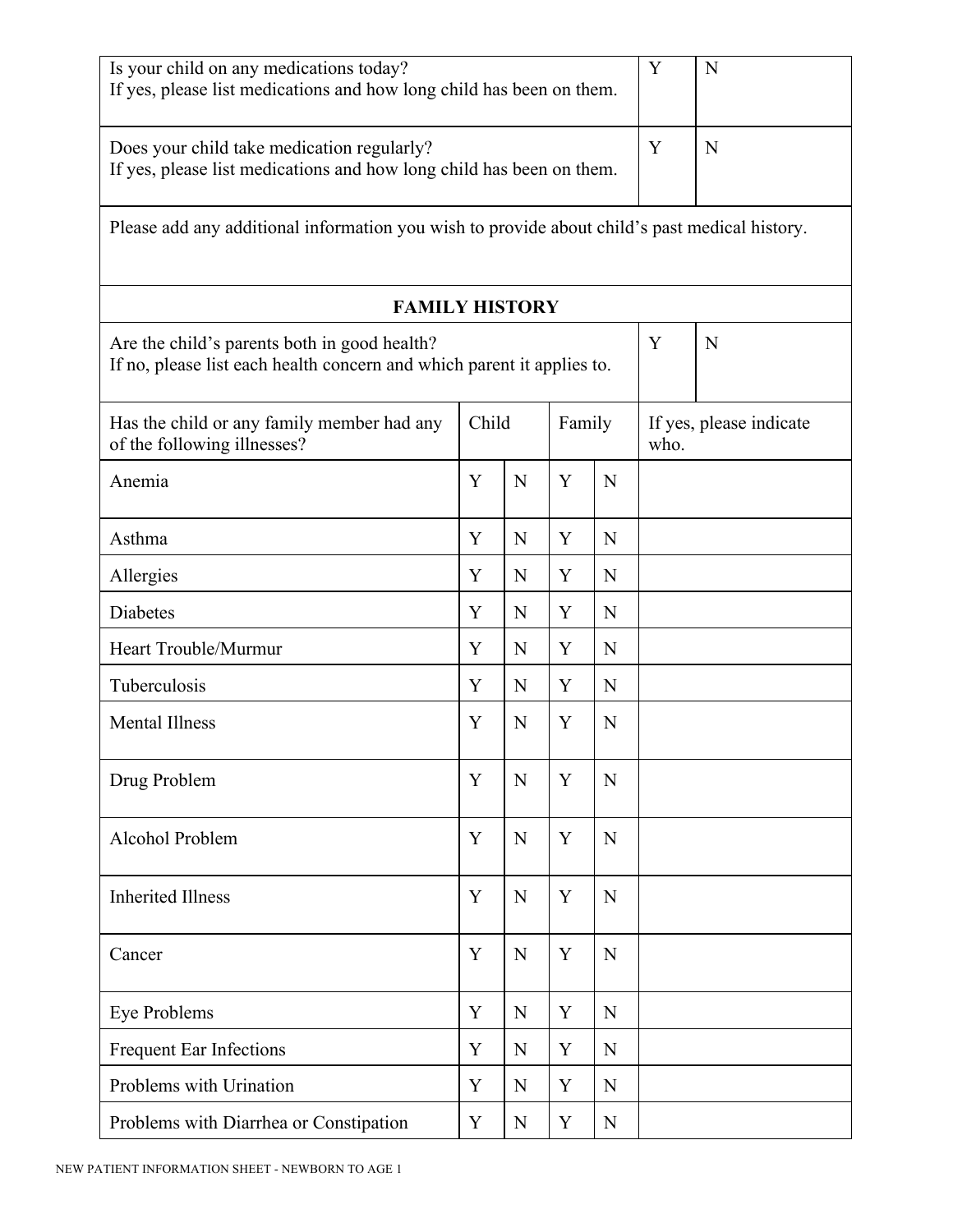| Seizures                                                                                      | Y           | N | Y | N |   |   |
|-----------------------------------------------------------------------------------------------|-------------|---|---|---|---|---|
| <b>AIDS</b>                                                                                   | Y           | N | Y | N |   |   |
| Other                                                                                         | Y           | N | Y | N |   |   |
| Are the child's siblings in good health?<br>If no, please explain.                            |             |   |   |   |   | N |
| Have any of your children died?<br>If yes, please explain.                                    |             |   |   |   | Y | N |
| Please add any additional information you wish to provide about child's family history.       |             |   |   |   |   |   |
| <b>FEEDING AND NUTRITION</b><br>(Newborns skip this section)                                  |             |   |   |   |   |   |
| Is your child's appetite usually good?                                                        |             |   |   |   | Y | N |
| Is it good today?<br>If no, please explain.                                                   |             |   |   |   | Y | N |
| Was there severe colic or any unusual feeding problem during first 3<br>months?               |             |   |   |   | Y | N |
| Do any foods disagree with your child?<br>If yes, please list.                                |             |   |   |   | Y | N |
| For the first 6 months, was your child bottle fed or breast fed?                              |             |   |   |   |   |   |
| If bottle fed, which formula do you use?                                                      |             |   |   |   |   |   |
| Does your child take vitamins?<br>If yes, list the kind of vitamins taken.                    |             |   |   |   | Y | N |
| Please add any additional information you wish to provide about child's feeding or nutrition. |             |   |   |   |   |   |
| <b>DEVELOPMENTAL BEHAVIOR</b><br>(Newborns skip this section)                                 |             |   |   |   |   |   |
| Does your child sit alone?                                                                    | Walk alone? |   |   |   |   |   |
| Does your child say any words?                                                                |             |   |   |   | Y | N |
| How does your child compare to others of his/her own age?                                     |             |   |   |   |   |   |
| Does your child have trouble sleeping?                                                        |             |   |   |   | Y | N |
| <b>SAFETY ENVIRONMENT</b>                                                                     |             |   |   |   |   |   |